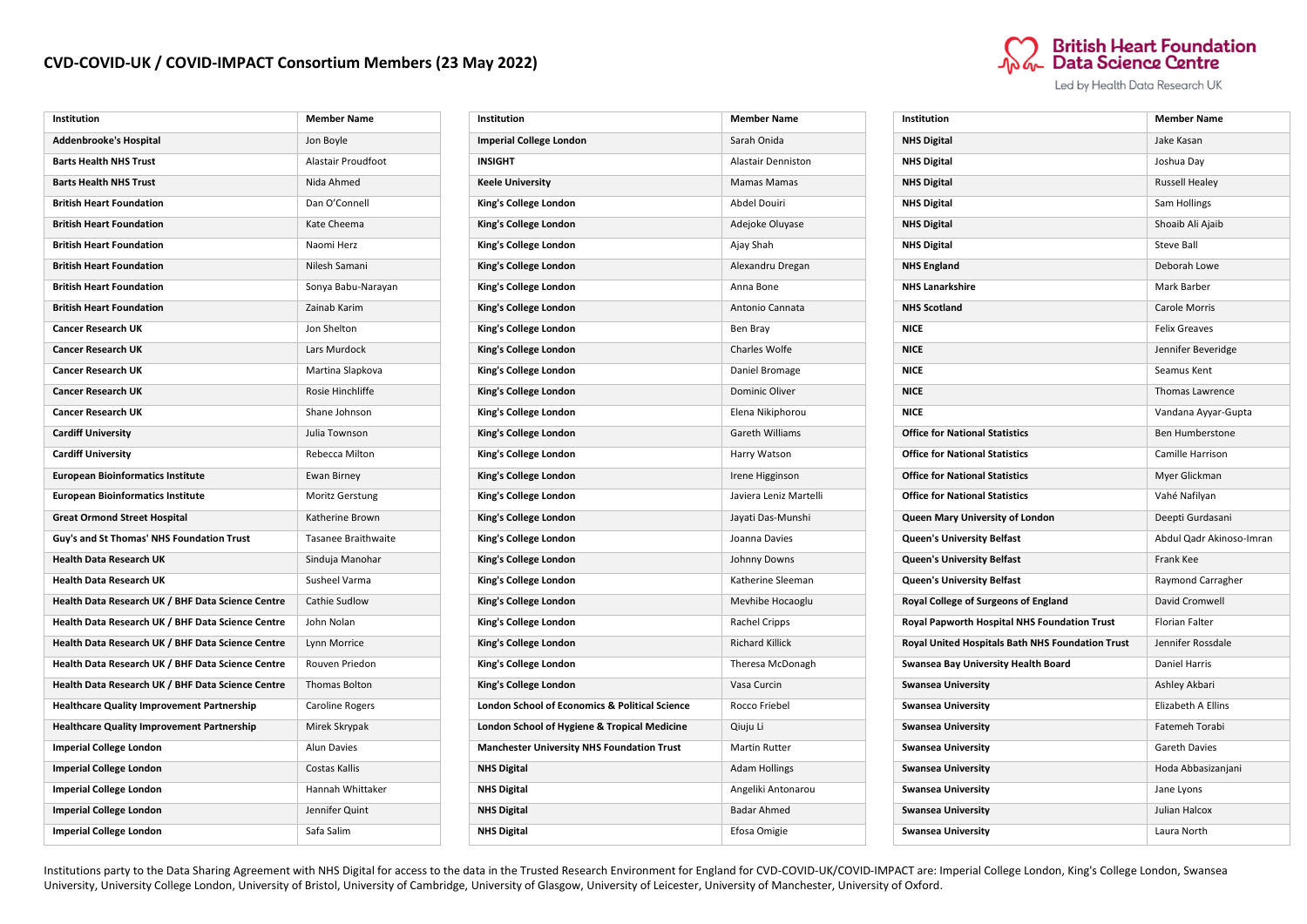## **CVD-COVID-UK / COVID-IMPACT Consortium Members (23 May 2022)**



Led by Health Data Research UK

| Institution                      | <b>Member Name</b>        |
|----------------------------------|---------------------------|
| <b>Swansea University</b>        | Owen Pickrell             |
| <b>Swansea University</b>        | Ronan Lyons               |
| <b>Swansea University</b>        | Rowena Griffiths          |
| <b>University College London</b> | Abraham Olvera-Barrios    |
| <b>University College London</b> | <b>Adnan Tufail</b>       |
| <b>University College London</b> | Alasdair Warwick          |
| <b>University College London</b> | Alex Handy                |
| <b>University College London</b> | Alvina Lai                |
| <b>University College London</b> | Ami Banerjee              |
| <b>University College London</b> | Ana Torralbo              |
| <b>University College London</b> | Andrew Lambarth           |
| <b>University College London</b> | Anthony Khawaja           |
| <b>University College London</b> | Ashkan Dashtban           |
| <b>University College London</b> | Caroline Dale             |
| <b>University College London</b> | Christopher Tomlinson     |
| <b>University College London</b> | David Selby               |
| <b>University College London</b> | Eloise Withnell           |
| <b>University College London</b> | Evaleen Malgapo           |
| <b>University College London</b> | Flavien Hardy             |
| <b>University College London</b> | Freya Allery              |
| <b>University College London</b> | Harry Hemingway           |
| <b>University College London</b> | Honghan Wu                |
| <b>University College London</b> | Jinge Wu                  |
| <b>University College London</b> | Johan Thygesen            |
| <b>University College London</b> | Johannes Heyl             |
| <b>University College London</b> | Katie Harron              |
| <b>University College London</b> | Ken Li                    |
| <b>University College London</b> | Laura Pasea               |
| <b>University College London</b> | Luca Grieco               |
| <b>University College London</b> | Matt Sydes                |
| <b>University College London</b> | Mehrdad Mizani            |
| <b>University College London</b> | <b>Michalis Katsoulis</b> |
| <b>University College London</b> | Paula Lorgelly            |
| <b>University College London</b> | Pedro Machado             |

| Institution                                      | <b>Member Name</b>            |
|--------------------------------------------------|-------------------------------|
| <b>University College London</b>                 | Pia Hardelid                  |
| <b>University College London</b>                 | Ravi Shankar                  |
| <b>University College London</b>                 | Riyaz Patel                   |
| <b>University College London</b>                 | Rohan Takhar                  |
| <b>University College London</b>                 | <b>Roy Schwartz</b>           |
| <b>University College London</b>                 | <b>Ruth Gilbert</b>           |
| <b>University College London</b>                 | Spiros Denaxas                |
| <b>University College London</b>                 | Tuankasfee Hama               |
| <b>University College London</b>                 | Yat Yi Fan                    |
| <b>University College London</b>                 | Yi Mu                         |
| University Hospital Bristol NHS Foundation Trust | Serban Stoica                 |
| <b>University Hospital of North Midlands</b>     | Arun Pherwani                 |
| <b>University of Aberdeen</b>                    | Mary Joan Macleod             |
| <b>University of Bristol</b>                     | Arun Karthikeyan              |
| <b>University of Bristol</b>                     | Suseeladevi<br>Deborah Lawler |
| <b>University of Bristol</b>                     | Elsie Horne                   |
| <b>University of Bristol</b>                     | Gianni Angelini               |
| <b>University of Bristol</b>                     | Jennifer Cooper               |
| <b>University of Bristol</b>                     | John Macleod                  |
| <b>University of Bristol</b>                     | Jonathan Sterne               |
| <b>University of Bristol</b>                     | Kurt Taylor                   |
| <b>University of Bristol</b>                     | Livia Pierotti                |
| <b>University of Bristol</b>                     | Luisa Zuccolo                 |
| <b>University of Bristol</b>                     | Martha Elwenspoek             |
| <b>University of Bristol</b>                     | Massimo Caputo                |
| <b>University of Bristol</b>                     | <b>Matthew Retford</b>        |
| <b>University of Bristol</b>                     | Mira Hidajat                  |
| <b>University of Bristol</b>                     | <b>Neil Davies</b>            |
| <b>University of Bristol</b>                     | Rachel Denholm                |
| <b>University of Bristol</b>                     | Rochelle Knight               |
| <b>University of Bristol</b>                     | <b>Rupert Payne</b>           |
| <b>University of Bristol</b>                     | Shubhra Sinha                 |
| <b>University of Bristol</b>                     | Teri-Louise North             |
| <b>University of Bristol</b>                     | <b>Tim Dong</b>               |

| Institution                    | <b>Member Name</b>       |
|--------------------------------|--------------------------|
| <b>University of Bristol</b>   | <b>Tom Palmer</b>        |
| <b>University of Bristol</b>   | Venexia Walker           |
| <b>University of Cambridge</b> | Alexia Sampri            |
| <b>University of Cambridge</b> | Amir Gavrieli            |
| <b>University of Cambridge</b> | Angela Wood              |
| <b>University of Cambridge</b> | Carmen Petitjean         |
| <b>University of Cambridge</b> | David Brind              |
| <b>University of Cambridge</b> | Elena Raffetti           |
| <b>University of Cambridge</b> | Elias Allara             |
| <b>University of Cambridge</b> | Emanuele Di Angelantonio |
| <b>University of Cambridge</b> | <b>Fabian Falck</b>      |
| <b>University of Cambridge</b> | Genevieve Cezard         |
| <b>University of Cambridge</b> | <b>Haoting Zhang</b>     |
| <b>University of Cambridge</b> | <b>Howard Tang</b>       |
| <b>University of Cambridge</b> | Jessica Barrett          |
| <b>University of Cambridge</b> | John Danesh              |
| <b>University of Cambridge</b> | Luanluan Sun             |
| <b>University of Cambridge</b> | Mike Inouye              |
| <b>University of Cambridge</b> | Rutendo Mapeta           |
| <b>University of Cambridge</b> | Samantha Ip              |
| <b>University of Cambridge</b> | Spencer Keene            |
| <b>University of Cambridge</b> | <b>Tianxiao Wang</b>     |
| <b>University of Cambridge</b> | Xiyun Jiang              |
| <b>University of Dundee</b>    | <b>Daniel Morales</b>    |
| <b>University of Dundee</b>    | David Moreno Martos      |
| <b>University of Dundee</b>    | Ewan Pearson             |
| <b>University of Dundee</b>    | Huan Wang                |
| <b>University of Dundee</b>    | Ify Mordi                |
| University of Edinburgh        | Alan Carson              |
| University of Edinburgh        | Annemarie Docherty       |
| University of Edinburgh        | Aoife McCarthy           |
| <b>University of Edinburgh</b> | <b>Baljean Dhillon</b>   |
| University of Edinburgh        | Caroline Jackson         |
| <b>University of Edinburgh</b> | Christian Schnier        |

Institutions party to the Data Sharing Agreement with NHS Digital for access to the data in the Trusted Research Environment for England for CVD-COVID-UK/COVID-IMPACT are: Imperial College London, King's College London, Sw University, University College London, University of Bristol, University of Cambridge, University of Glasgow, University of Leicester, University of Manchester, University of Oxford.